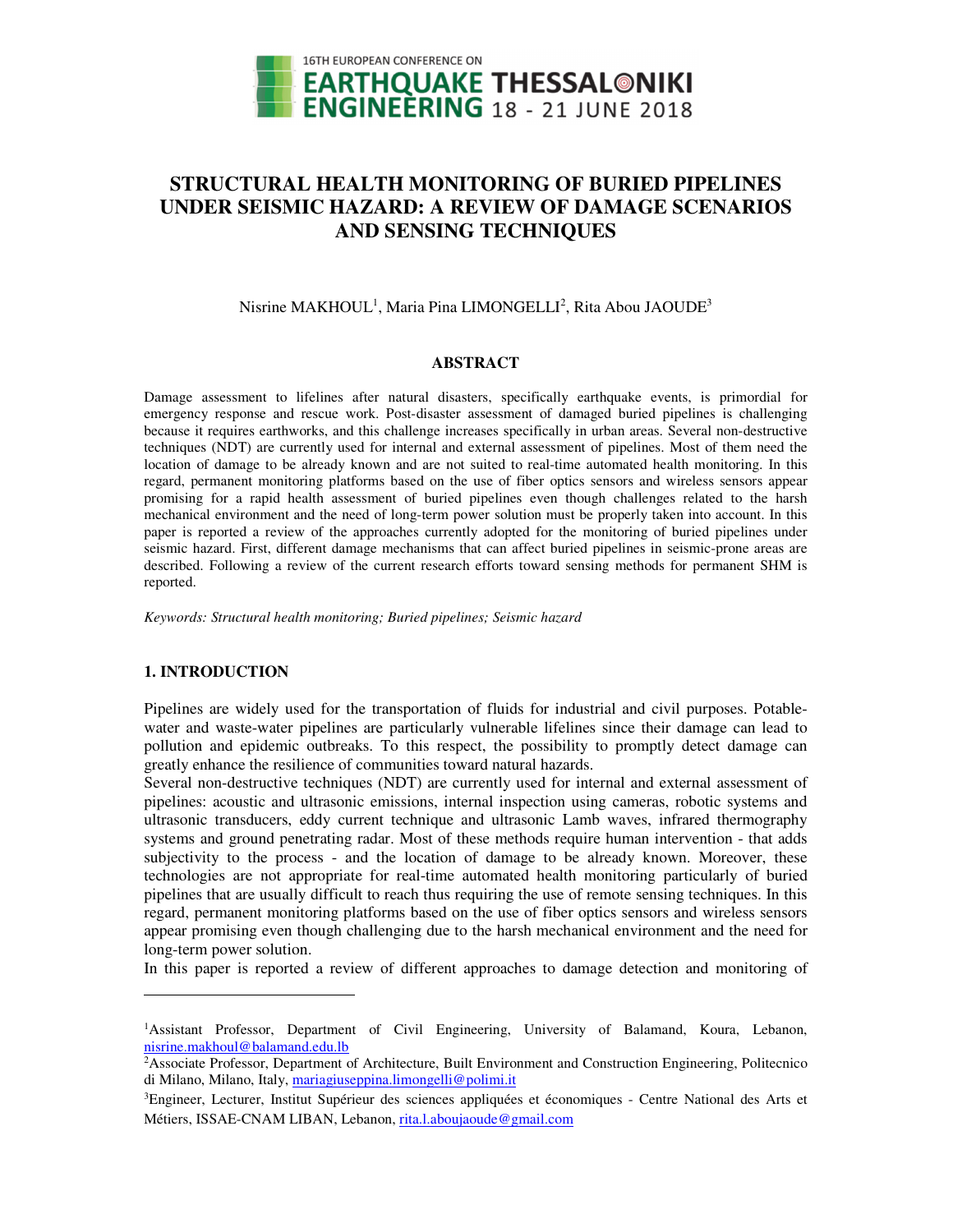buried pipelines under seismic hazard. The different possible damage mechanisms are described and the existing inspection methods are critically discussed. A review of the current research efforts toward permanent real-time Structural Health Monitoring (SHM) systems concludes the article.

G. Lanzano et al. (2014) highlighted that minimal and general provisions are provided by the current codes concerning the seismic behavior of lifelines structures which have predominant one-dimensional development and are often dislocated over wide areas. Particularly, only general principles are provided in Eurocode 8 part 4 (EN 1998-4, 2006) to ensure earthquake protection.

In this paper is reported a review of different approaches to damage detection and monitoring of buried pipelines under seismic hazard. The different possible damage mechanisms are described and the existing inspection methods are critically discussed. A review of the current research efforts toward permanent real-time Structural Health Monitoring (SHM) systems concludes the article.

# **2. SEISMIC DAMAGE TO BURIED PIPELINES**

As noted by Kakderi and Argyroudis (2014), many have documented the damage to **water systems** while facing earthquake events such as in USA (EERI 1990; NRC 1994; Lew et al. 1994; EERI 1995; Schiff 1995), in Japan (Shinozuka 1995; Chung et al. 1996; Shrestha 2001), in New Zealand (Cubrinovski et al. 2010), and in Europe specifically in Turkey (O'Rourke et al. 2000; Tang 2000; Tromans 2004; Alexoudi 2005), in Greece (Alexoudi 2005; Alexoudi et al. 2006), and in Italy (Stewart et al. 2009).

Others have documented the damage to **waste-water systems** while facing earthquake events such as in the USA (EERI 1990; NRC 1994; Lew et al. 1994; EERI 1995; Schiff 1995), in Japan (Shinozuka 1995; Chung et al. 1996; Shrestha 2001; Scawthorn et al. 2006), in New Zealand (Cubrinovski et al. 2010) and Chile (EERI 2010), and in Europe specifically in Turkey (Erdik 2000; Uçkan et al. 2005) and in Greece (Alexoudi 2005).

In the following the factors that lead to damage to buried pipe (both for continuous and segmented and for different materials) during earthquakes are defined.

## *2.1 Sources of seismic damage to buried pipelines*

ALA (2001), Gehl et al. (2014), Eguchi (1987), Lanzano et al. (2013, 2014), and O'Rourke and Liu (1999) among others noted that seismic damage to pipelines can be caused by two main damage mechanisms: transient ground motion induced by seismic wave propagation and permanent ground displacements due to the failure of the surrounding soil. Wave propagation does not induce breaks or ruptures but disturbs a wide area and can generate well-dispersed damage. Some authors (Gehl et al. 2014), refer to it as transient ground deformation due to R-waves and S-waves and measured in terms of Peak Ground Acceleration (PGA) of Velocity (PGV), or strains; spatially its impact is large and distributed.

Permanent ground displacements are mainly due to faulting, landslides, and uplift that, together with the loss of the shear strength due to liquefaction, are among the principal reasons for pipeline failures during earthquakes (Eguchi 1987) and (Hall 1987). Ground displacements can induce deformations of the pipelines with related increases of the stresses. If the strength is exceeded, tension (cracking) or compression (local or global buckling) failures may occur. Consequent damages can be detected either by: a) the direct measure of the strains on the pipelines; b) detecting the leaks that may occur at the damaged locations; or c) detecting changes in the soil surrounding the pipelines. Ground failures are usually measured in terms of permanent ground displacement (PGD). They occur only when specific geotechnical conditions are met, thus they are site dependent and local.

## *2.2 Types of damage in water and wastewater pipelines*

Pipelines could be over the ground or underground i.e. buried. This article is limited to the seismic behavior of buried pipelines.

Potable water and wastewater pipelines are frequently buried for two main reasons: 1) to be protected by the landfill from above ground damaging events due to natural or human accidents; 2) to have the surrounding soil acting as lateral confinement which reduces the effects of the seismic loading*.* The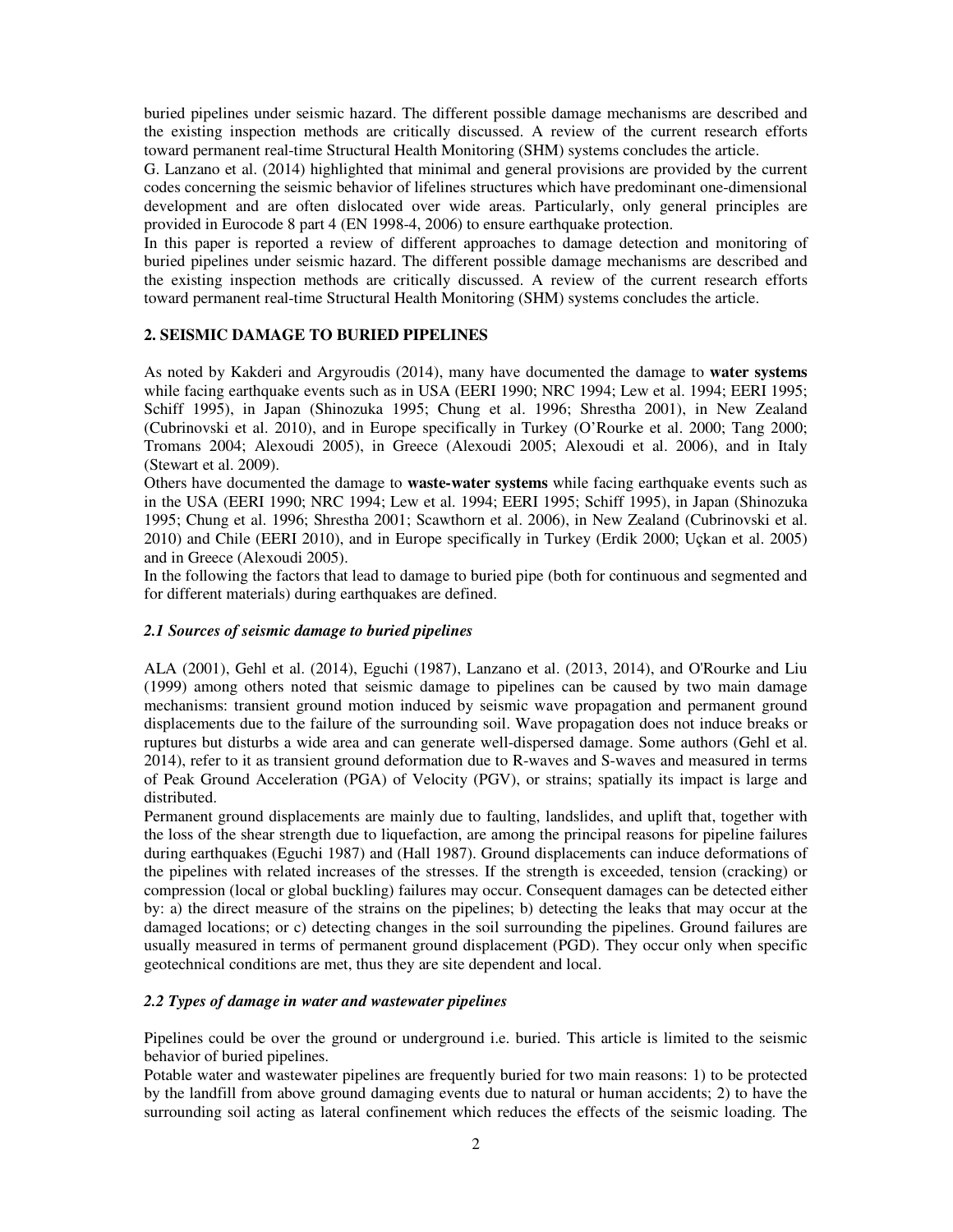average burial depth is about  $1 - 2$  m, while very large diameter pipes can be buried deeper.

The damage patterns in pipelines are largely dependent on the construction material properties, on the joint type and detailing, on the diameter of the pipes and on similar correlated parameters such as lining thickness and operating pressure (O'Rourke and Liu 1999, Lanzano et al. 2013, Lanzano et al. 2015, ALA 2001, HAZUS – MR4 2004). Damage, herein considered, encompass both structural changes induced by earthquakes both degrading phenomena such as corrosion or fatigue that can weaken the pipelines, modifying their seismic behavior.

Depending on the type of joint used to connect the pipes, pipeline networks are classified as Continuous (CP) or Segmented (SP). Continuous pipelines (CP) have rigid joints, such as in welded steel pipes while Segmented pipelines (SP) consist of pipe segments attached to relatively flexible or weak connections such as bell-and-spigot cast iron piping system (ALA 2001 and Lanzano et al. 2015).

A different behavior occurs for continuous and segmented pipelines (see O'Rourke and Ballantyne (1992)). In the following sections, a short description of the several damage mechanisms for the two typologies of pipelines is reported mainly based on O'Rourke and Liu (1999).

#### *2.2.1 Damage to Continuous pipelines*

The main failure modes of continuous buried pipelines, when free of corrosion, are function of the burial depth. The failure mode is a tensile rupture and local buckling when burial depth is greater than one meter, and beam buckling when burial depth is less than one meter.

The *tensile failure* of corrosion-free buried pipelines depends also on the welding technique used for their joints. The performance of the joint welds is listed in a decreasing order: arc welded butt joints, gas welded joints, welded slip joints. For steel pipelines with slip joints, riveted joints or oxyacetylene/gas welded joints, failure mode depends on the strength of these joints that is lower than that of the pipe materials. Slip joints with an outer weld are more used than inner welds. The joint efficiency of slip joints with an inner weld is often larger than that with an outer weld.

*Local buckling* or wrinkling involves local instability of the pipe wall that is a common failure mode for steel pipes. It is caused mainly by ground deformation or wave propagation and often leads to circumferential cracking of the pipe wall and leakage.

*Beam buckling* induces a transverse upward displacement of the pipe. The compressive pipe strains are not large since the relative movement is distributed over a large distance. Therefore beam buckling in ground compression is more desirable than local buckling. This is a serviceability problem since the pipes do not "fail". A pipe buried at a sufficient depth will develop local buckling before beam buckling.

#### *2.2.2 Damage to Segmented pipelines*

For segmented pipelines, particularly those with large diameters and relatively thick walls observed seismic failure is most often due to distress at the pipe joints. Sun and Shien (1983) observed that around 80 percent of pipe breaks were associated with joints. M. O'Rourke and Ballantyne (1992) identified six types of damage mechanism to segmented pipelines: pipe segment break, disconnection at Tee, break in union piece, compressive telescoping at joint, blowout at tee, and tensile pull-out at joint.

Axial pull-out, sometimes in combination with relative angular rotation at joints, is a common failure mechanism in areas of tensile ground strain. In areas of compressive ground strain, the crushing of bell and spigot joints is a common mechanism in concrete pipes. For small diameter segmented pipes, circumferential flexural failure close to joints is common in areas of ground curvature.

*Axial pull-out:* In term of failure criterion, information for the various types of segmented pipes is not as well developed as for continuous pipes. Bouaid and M. O'Rourke (1994) noted that it would appear that a relative axial joint extension of roughly half the total joint depth may be an appropriate failure criterion for many types of segmented pipes.

Crushing of Bell and Spigot joints: Bouaid and M. O'Rourke (1994) stated that joint failure to reinforced concrete cylinder pipes with rubber gasketed joints, can start at either the inner concrete lining or the outer concrete lining. After concrete lining cracks, the critical section then becomes the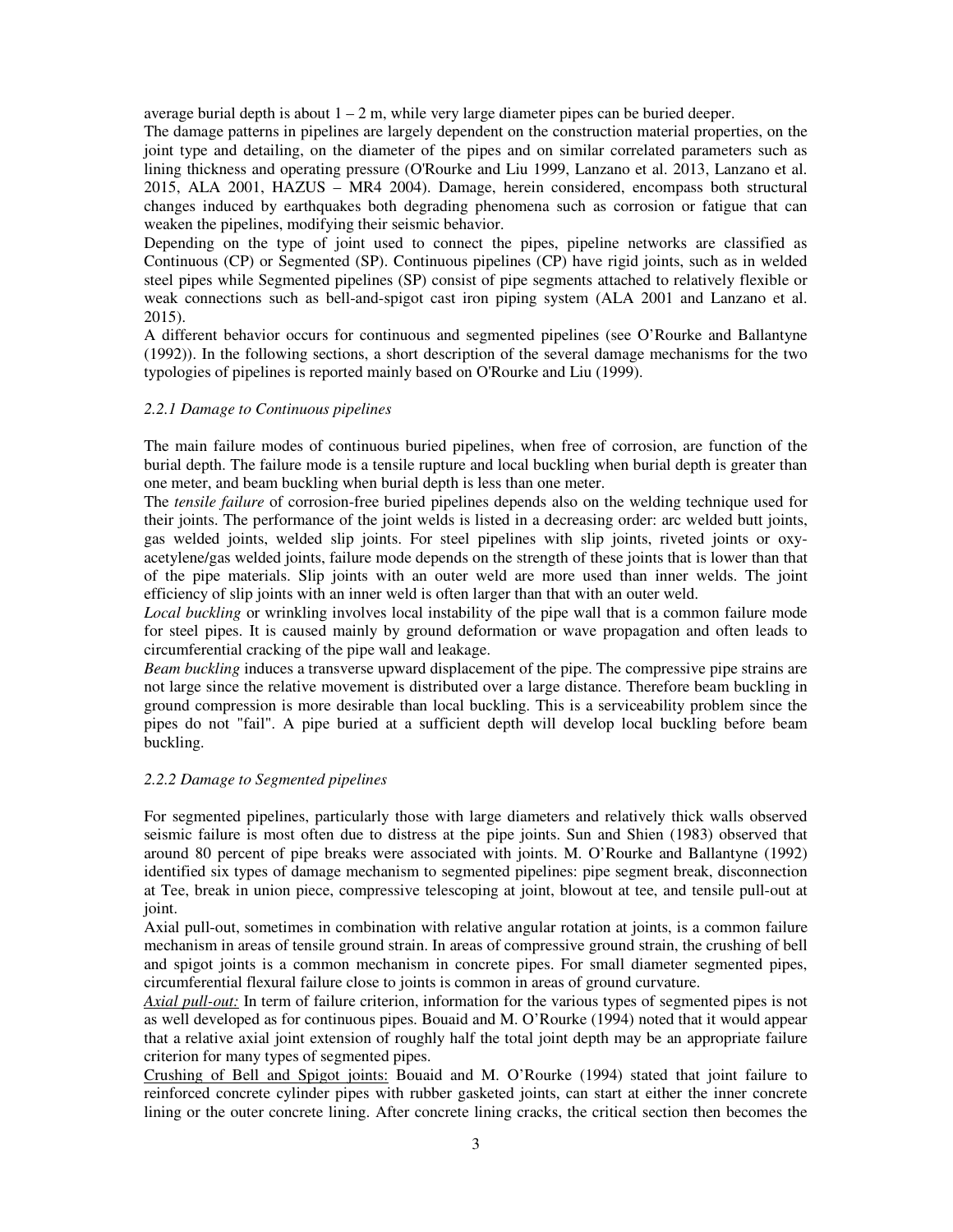welded interface between the steel joint ring and steel pipe cylinder.

Circumferential flexural failure and joint rotation: When a segmented pipeline is subjected to bending induced by lateral permanent ground movement or seismic shaking, the ground curvature is accommodated by some combination of rotation at the joints and flexure in the pipe segments. The relative contribution of these mechanisms depends on the joint rotation and pipe segment flexural stiffnesses.

For cast iron or asbestos cement pipes subject to ground curvature, round flexural cracks in segments are a major failure mode. On the other hand, for concrete pipes subject to ground curvature, cracks typically occur at the bell and spigot ends due in part to the joint ring eccentricity mentioned previously.

Similarly, Lanzano et al. (2014) summarized the most relevant aspects from the structural perspective and damage pattern and combinations of material and joints, in addition to the main transportation fluids used in each structural type. They were mainly divided as follows: for Continuous pipelines CP, the damage pattern were tension cracks, compression cracks, local buckling, beam buckling; for Segmented pipelines SP, the damage pattern was axial pull-out, crushing of bell end, crushing of spigot joints, circumferential failure, and flexural failure.

Moreover, ALA (2001) and HAZUS – MR4 (2004) resumed that damage could be breakage or leakage.

Finally, the rate of corrosion in the metallic pipeline and the effect of aging and the presence of antiseismic devices are considered to be additional significant issues for performance evaluation (Lanzano et al. 2013; ALA 2001; HAZUS – MR4 2004).

## **3. SENSING TECHNIQUES FOR MONITORING OF BURIED PIPELINES**

Monitoring systems of pipelines in seismic prone regions can have a twofold goal:

- 1) Give an alert about the occurrence of a seismic event that can enable making informed decisions about the pipeline activity. This may encompass pressure relief in case of exceedance of a predefined safety threshold or the maintenance of the operational level in case the measured intensity of the earthquake does not endanger the safety of the pipeline.
- 2) Allowing the detection of possible damages induced by earthquakes thus enabling postearthquake repair interventions.

#### *3.1 Monitored parameters*

Monitoring systems as early warning system are usually based on the measure of the Peak Ground accelerations (PGA) at locations close to the pipeline. Following an approach quite common for trains – for example, the Shinkansen in Japan – or nuclear power plants, a threshold value of the PGA is defined to bound the operational range of the structure. If the threshold is exceeded, an alarm is given so that actions can be initiated to protect the system. For pipelines, the action could be a reduction of the operating pressure. The system can as well be used to keep the pipeline under normal operating conditions during small earthquakes based if the PGA stays below the predefined threshold.

The detection of damages in the pipelines requires the measurement of parameters related to the structural behavior of the pipeline itself, of its supports and of the surrounding soil. The parameters usually measured, both directly related to the movement induced by the ground motion, are strains values and concentrations - or displacements.

Another parameter that is usually measured is temperature since its variations may indicate the presence of leaks originated by pipelines failures (Inaudi et al., 2007; Nikles et al., 2004) or of soil erosions produced by the surrounding soil failure. Leaks induce *a variation of temperature* since the water inside the pipes is usually warmer than the surrounding soil. Erosion of the soil surrounding the pipelines is another source of *variation of temperature* due to the difference of temperature between air and soil and also to the possible ingress of water in the spaces where the soil is eroded.

Therefore the parameters that need to be monitored for pipelines under seismic actions are PGA, PGV, PGD, strains, and temperature.

Another parameter that can be used to detect ruptures in the pipelines is the acceleration recorded on its surface that undergoes sudden changes induced by disturbances of the water flow and pressure due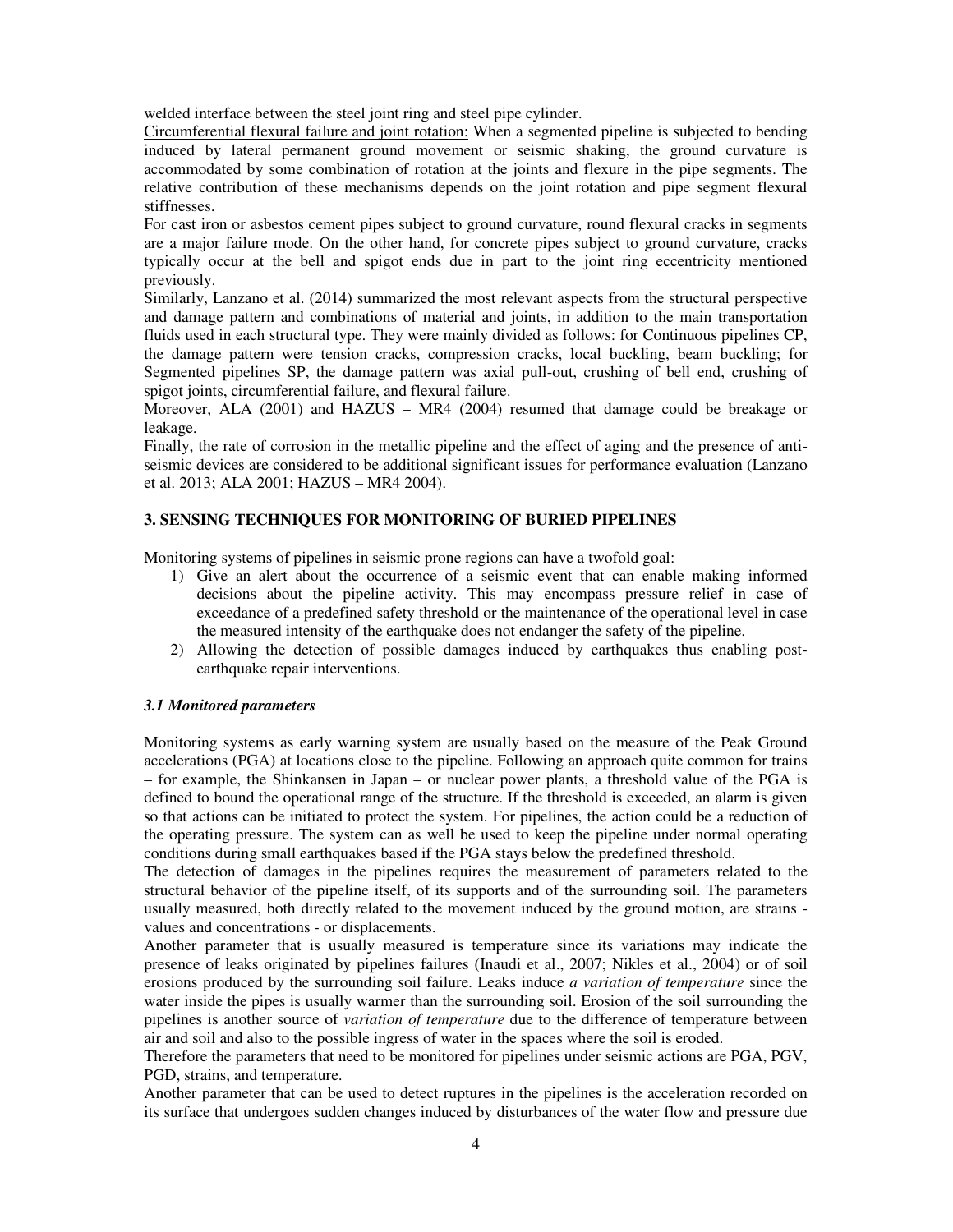to ruptures (Nwalozie et al 2014). Similarly, abrupt changes in pressure data can enable the detection of pipelines ruptures due to the negative pressure wave that is generated at the location of the rupture (Misiunas et al. 2005). Damage to the pipes cause variations in water flow parameters (pressure, discharge, and velocity) that can be used as input data to detect failures (Ardakani 2004)

Several sensing solutions have been proposed in the literature and some of them successfully applied to real case studies, for assessing pipeline through the monitoring of the previous parameters. Both periodic - carried out for short time intervals - and permanent monitoring – sensors that continuously record the structural response – can be performed using point or distributed sensors. More details about the several available sensing systems are given in the following sections.

#### *3.2 Periodic Non Destructive sensing*

The choice of a periodic sensing is usually performed based on the constitutive material of the pipe.

For **steel buried pipelines** the inspection is mainly achieved by insertion of devices in the pipe interior, such as pigs (Liu 2003), which may contain several types of sensing transducers (Glisic 2014). Examples are magnetic flux leakage (MFL) to detect defects in the pipe wall; remote field eddy current (RFEC) which uses low frequency alternating current (AC) and detects wall damage such as corrosion or cracking (Najafi 2004); ultrasonic transducers which can also be installed on the surface of the pipe (Kobayashi et al., 1999; Rose 1999; Towfighi et al. 2002) and can reliably detect and locate the damage. Moreover gauging tools and cameras can be mounted on the pig (Kennedy 1993) to measure the changes in diameter of the pipe and to locate dents, etc.

**Concrete pipelines** are divided mainly into gravity pipelines and concrete pressure pipelines.

Gravity pipelines such as sewers are inspected mainly using closed-circuit television (CCTV), which reports visible defects in the pipe (Najafi 2004; Sinha and Fieguth 2006). The sewer scanner and evaluation technology (SSET) is a more sophisticated version of CCTV, which allows 3D reconstructed images. Ultrasonic systems can be used if the interior of a pipeline is accessible (Wirahadikusumah et al. 1998). They can measure the thickness of the pipe and identify cracks but cannot inspect beyond the inner pipe surface, due to high attenuation of the ultrasonic signal (Duran et al. 2002). Focused Electrode Leak Location (FELL) technology and laser-based scanning systems can identify leakage and infiltration points along the pipelines. The robotic driven instrumentation main disadvantage is that it can get stuck in the pipeline during inspections.

Several remote-sensing techniques have been also developed such as the ground penetrating radar (GPR) which is used to detect delaminations in concrete sewers and to examine the bedding of the pipeline (Najafi 2004) or the infrared thermography system (ITS), which captures thermal images of soil altered by leaks caused by the rupture of a pipe (Weil 1998).

In Concrete Pressure Pipes, (CPP) degradation is less dependent on the age and is more due to various external effects (Najafi 2004). Moreover, defects are not immediately visible and thus the failure consequences are severe. CPPs and prestressed concrete pressure pipes PCCP are inspected by Remote Eddy Field Current/Transforming Coupling (REFC/TC) to detect, localize, and quantify broken prestressing wires (Grigg 2006; Najafi 2004), which is an advantage over conventional REFC.

Acoustic emission testing is also used to PCCP by placing acoustic sensors along the pipe that receive the transient noise due to the breaking of the prestressing wires and subsequent slippage of the wire in the pipeline wall.

Most of the presented methods require manual inspectors to deploy the monitoring sensor; which also adds subjectivity to the process. Furthermore, those technologies are not appropriate, and some present great limitations, for real monitoring of the buried pipelines. For these reasons other techniques base on permanent networks of sensors have been proposed and are described in the following section.

# *3.3 Permanent Real Time sensing*

Permanent sensing solutions are also available to assess the pipelines health condition both automatically and on-demand. Glisic (2014) identifies three promising sensing solutions for permanent sensing: a) wireless technologies, b) fiber optic sensors (FOS), and c) large area electronics (LAE).

**Wireless technologies** have been proposed (Straser and Kiremidjian 1998; Lynch 2002; Spencer et al. 2004; Lynch et al. 2006) to limit the cost of the traditional wired sensing for large structures**.** The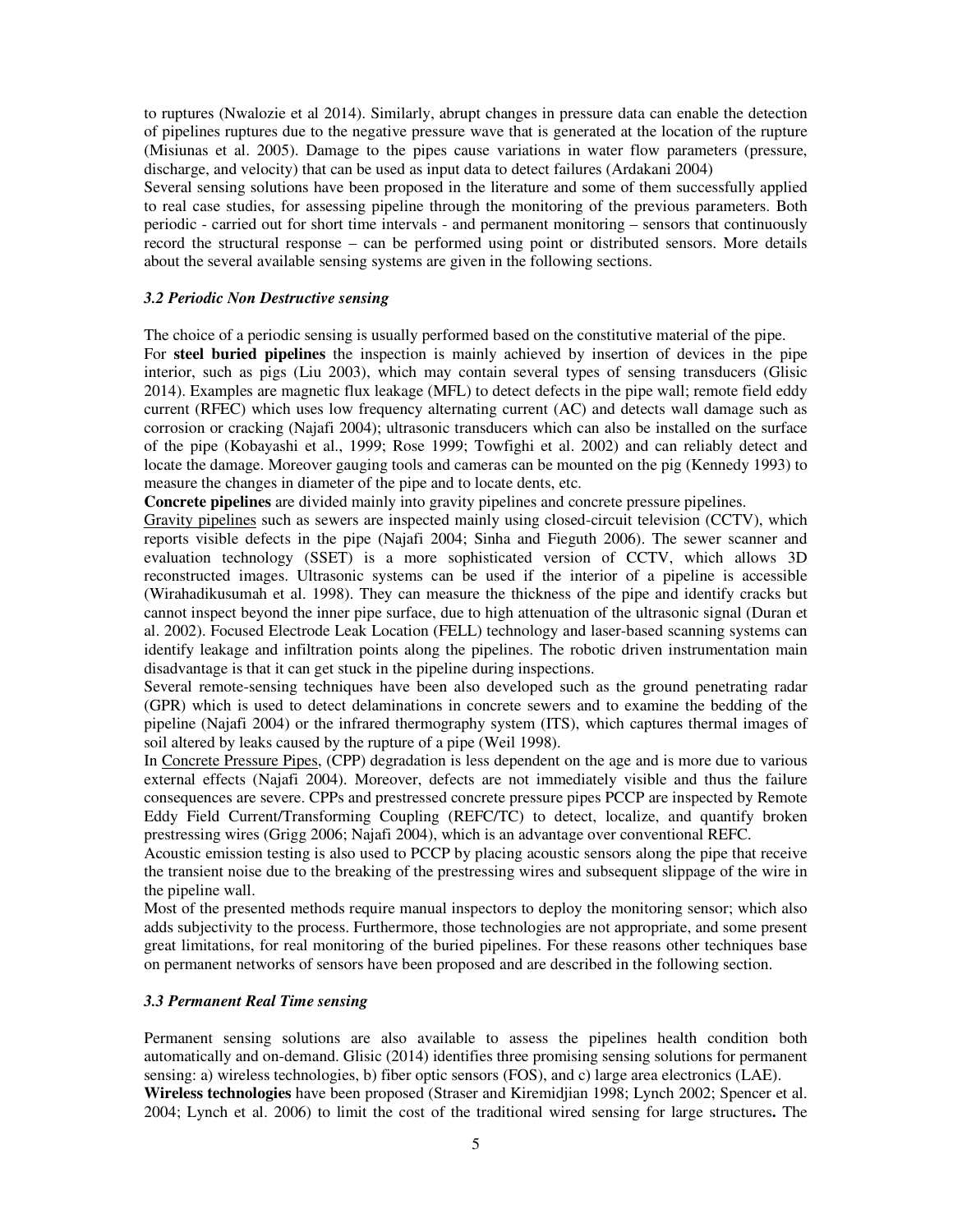sensors (such as strain gages, accelerometers, acoustic emission, etc.) can communicate with the repository by means of wireless communication, provided an analog-to-digital converter and microcontroller are integrated into the wireless node (Glisic 2014). Wireless technologies face two important challenges which ongoing research trying to overcome: power and high attenuation of the wireless signal in the ground. The first problem can be tackled through on-site power harvesting solutions that can be effective thanks to the low power consumption of the wireless nodes. The attenuation of the signal can be minimized by using appropriate radio frequencies (Kim et al. 2010). In reference (Nwalozie et al. 2014) wireless MEMS (Micro-Electro-Mechanical Systems) sensor networks are proposed to monitor the pipe surface acceleration.

**Fiber optic sensing technologies** can be classified with respect to the measurement principles: point sensors, long-gauge sensors and distributed sensors (Glisic and Inaudi 2008).

Point sensors such as Extrinsic Fabry-Perot Interferometers (EFPI) and the Fiber Bragg Gratings (FBG) are ideal transducers to monitor the local properties of the material. Another application in Thien et al. (2008) proposes the use of macro-fiber composite (MFC) transducers for real-time structural health monitoring in pipeline systems to detect damage in pipes and joints.

For structural monitoring long-gauge sensors, such as the interferometric low-coherence SOFO sensors, give information on the global behavior of the structure (Inaudi 2000). Applications of this type of sensor are reported in references (Inaudi and Glisic 2005). One of the drawbacks of this technology is connected with their cost that, for some applications, is not justified by the increased performance of functionality enabled by the monitoring system (Inaudi 2000).

Distributed sensors rely on Rayleigh scattering (Posey et al. 2000), Raman scattering (Kikuchi et al. 1988), and Brillouin scattering (Kurashima et al. 1990). These sensors use a sensing cable that is sensitive at every point along its length, replacing thus, a large number of discrete sensors. They are cheaper with respect to the previous long-gage sensors (Glisic 2014).

Strain sensors can be installed and bonded directly to the pipeline (Glisic and Inaudi 2007, Inaudi and Glisic 2010), or embedded in the soil. In the first case, they can measure strains along the pipeline and therefore the bending and axial deformation. If they are embedded in the soil they can reliably detect and localize the movements in the soil that can potentially endanger the pipe; this is simpler and faster than bonding sensors on the pipeline (Glisic and Yao 2012). The greatest advantage of distributed fiber optic sensors is that they are continuous, and consequently, all cross-sections of the pipeline are effectively instrumented (Glisic and Inaudi 2007; Nikles et al. 2004). Applications of this technology to the measurement of strains for buried pipelines health assessment are reported in references (Glisic and Yao 2012, Glisic and Oberste-Ufer 2011, and Glisic et al. 2011, Inaudi and Glisic 2010).

Distributed fiber optic sensor based on Brillouin Optical Time Domain Analysis (BOTDA) have been used to detect changes in buried pipe strain profile caused by pipe bending induced by ground movement (Glisic and Yao 2012).

Distributed fiber optic sensors based on Raman or Brillouin scattering (Inaudi et al. 2008, Ravet et al. 2008, Nikles 2009) allow also the measurement of the temperature profile along the pipe and thus the detection of leaks through the identification of temperature anomalies.

Finally (Lim et al. 2016) reported different applications of BOTDA for pipes monitoring (Bernini et al. (2007), Zou et al. (2004, 2006), Kishida et al. (2005), Gu et al. (2009), Ravet et al. (2006, 2008) and Zhang (2008)).

Large area electronics (LAE) have been introduced to tackle the problems related to the reliable early detection of anomalies (e.g. strain concentrations and cracks) using sparsely spaced sensors. Usually, this is a challenging task at locations even modestly distant from the sensors. LAE is an emerging technology that allows a broad range of electronic devices to be integrated on low-cost plastic sheets (Arias et al. 2010; Someya et al. 2008; Someya et al. 2004; Graz et al. 2009). This wireless sensor network is extremely valuable for large-scale monitoring since it allows monitoring and interrogation over distributed point sensors. Thousands of strain gauges can be fabricated onto a single sheet that is both low in cost and highly conformal (Arias et al. 2010; Glisic and Verma 2011). Hence, multi-functional sensing sheets for monitoring strain, temperature, corrosion, pressure, etc. can be created by proper integration techniques. The main challenges of LAE sensors are the power supply and their durable installation at characteristic locations along the pipelines (Glisic 2014). Potential solutions based on energy harvesting through piezoelectric and thermoelectric devices along with thinfilm batteries and energy-storage super-capacitors are being investigated (Chen et al. 2010, Glisic and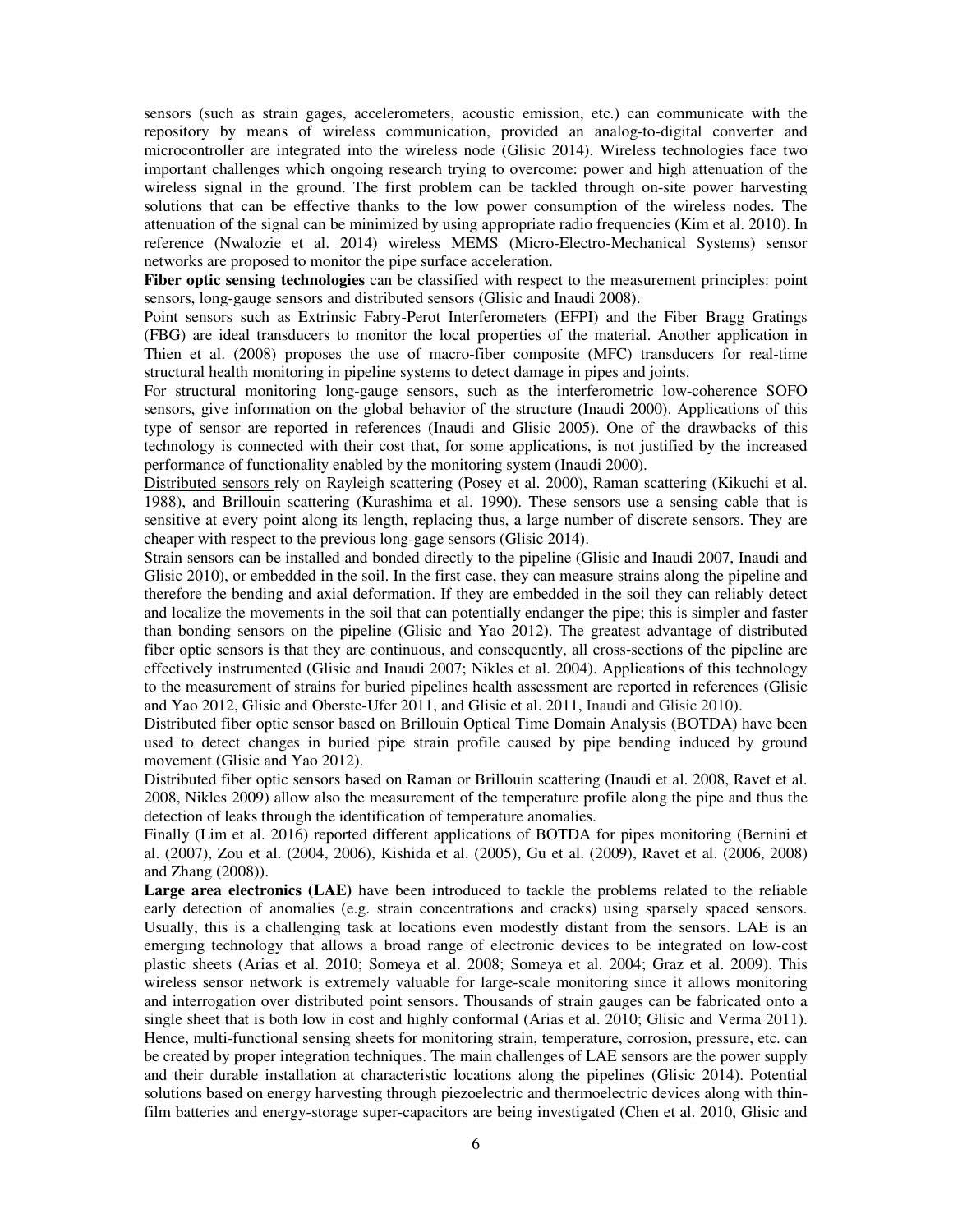#### Verma 2011).

Finally Glisik (2014) noted that innovative solutions are being developed such as: first the sensing skins based on carbon nanotubes (Loh et al. 2009) for 2D strain field monitoring, which provides a 2D mapping of damage, strain field assessment, and detect corrosion (Loh et al. 2007), and it is interfaced using wireless nodes (Pyo et al. 2011). Second, the use of multi-functional materials with self-sensing properties; the electrical properties of cementitious materials can be used to detect and locate defects such as crack (Chung 2003; Lynch and Hou 2005). Successful developments and large-scale implementation of those two technologies can transform an entire pipeline into a sensor.

### **4. CONCLUSIONS**

This article aims to discuss Structural health monitoring (SHM) of buried water and wastewater pipelines under seismic hazard. The different types of damage induced by earthquakes are briefly outlined and the parameters enabling their detection shortly discussed.

Several sensing techniques have been developed and applied to the monitoring of buried pipelines. Wireless sensors, fiber optics, and large area electronic sensing systems appear the most promising for this type of applications.

# **5. ACKNOWLEDGMENTS**

We thank the Lebanese National Center for Scientific Research (CNRS-L) and the Agence Universitaire de la Francophonie (AUF) for funding this research (Grant numbers: BMO-467 and S-912). Moreover, this work is willingly considered as part of the initiative of the Observatoire Libano-Français de l'Environnement (O-LIFE), thus this paper is allocated the number SA-39-2018.

## **6. REFERENCES**

Alexoudi M (2005) Contribution to the seismic assessment of lifelines in urban areas. Development of holistic methodology for seismic risk. *Dissertation*, Department of Civil Engineering, Aristotle University of Thessaloniki, Greece (in Greek).

Alexoudi M, Kakderi K, Pitilakis K (2006) The role of site effects in the vulnerability assessment of water systems. Application to Lefkas*. Proceedings of the 5th national conference of geotechnical and environmental engineering*, 31 May–2 June 2006, Xanthi, Greece, (in Greek).

American Lifelines Alliance (2001a) Seismic fragility formulations for water systems. Part 1 – Guideline, ASCE-FEMA.

American Lifelines Alliance (2001b) Seismic fragility formulations for water systems. Part 2 – Appendices, ASCE-FEMA.

Arias AC, MacKenzie JD, McCulloch I, Rivnay J, Salleo A (2010) Materials and applications for large area electronics: Solution-based approaches. *Chemical Reviews*, 110 (1): 3-24.

Ardakani R R, (2004) Earthquake damage detection in water distribution system. ASCE. Pipeline Division Specialty Congress.

Bernini R, Minardo A, Zeni L (2007) Vectorial dislocation monitoring of pipelines by use of Brillouin-based fiber-optics sensors. *Smart Materials and Structures*, 17(1):015006.

Bouabid J, O'Rourke MJ (1994) Seismic vulnerability of concrete pipelines. *Proceedings of the fifth U.S. National Conference on Earthquake Engineering*, July, Chicago, Illinois, EERI, Vol. IV: 789-798.

Bradshaw AS, daSilva G, McCue MT, Kim J, Nadukuru SS, Lynch J, Michalowski RL, Pour-Ghaz M, Weiss J, Green RA(2009). Damage detection and health monitoring of buried concrete pipelines. In Oka, Murakami & Kimoto (eds) *Prediction and Simulation Methods for Geohazard Mitigation*, Taylor & Francis Group, London.

Chen G, Fojtik M, Kim D, Fick D, Park J, Seok M, Chen M-T, Foo Z, Sylvester D and Blaauw D (2010) A millimeter-scale nearly-perpetual sensor system with stacked battery and solar cells. *Proc. Int. Solid-State Circuits Conference*, San Francisco, California, USA, 288-289.

Chung DDL (2003), Multifunctional Cement-Based Materials, New York, NY, USA, Marcel-Dekker.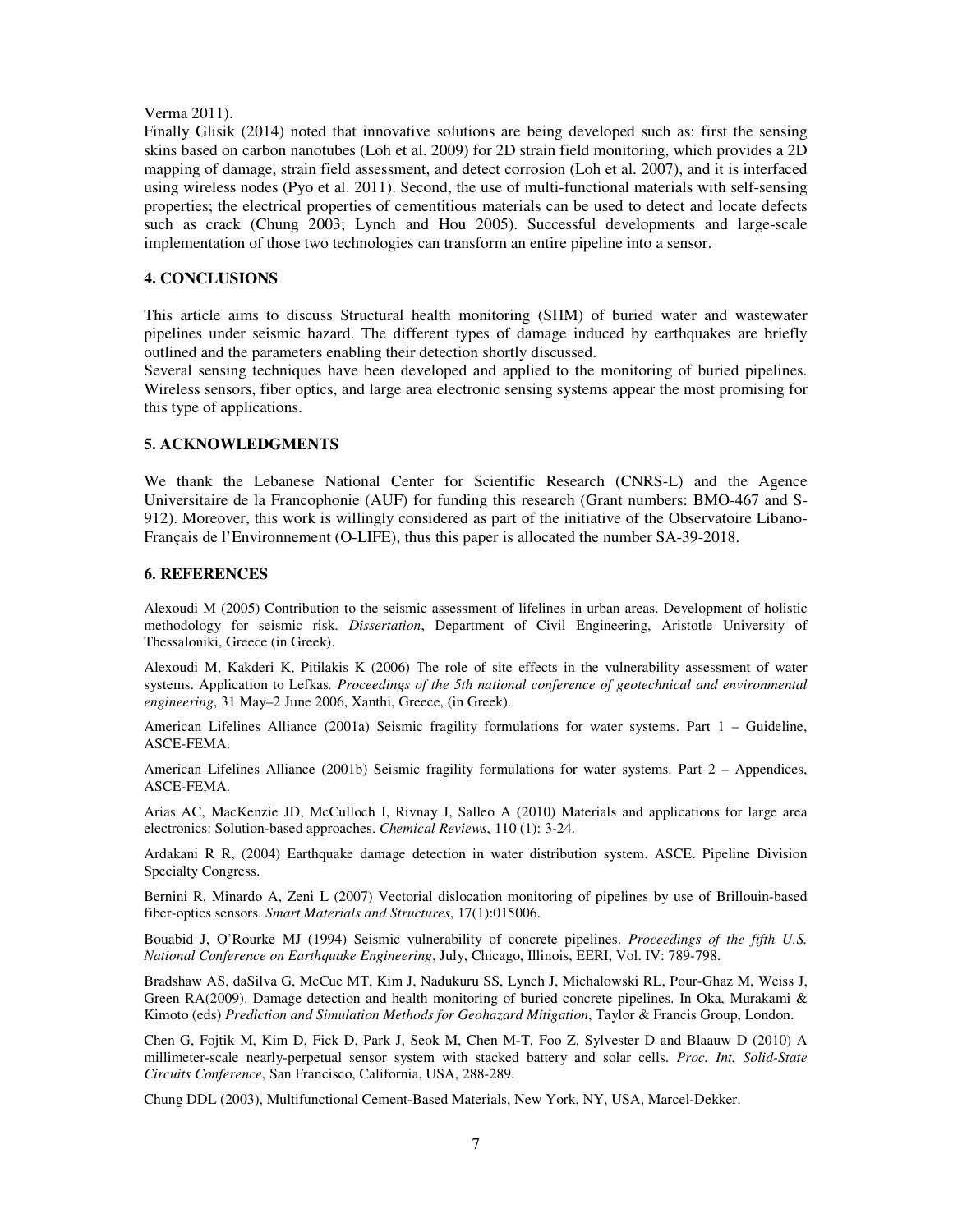Chung RM, Ballantyne DB, Comeau E et al. (1996) January 17, 1995 Hyogoken-Nanbu (Kobe) earthquake: performance of structures, lifelines and fire protection system. *NIST Special Publication* 901 (ICSSC TR18), National Institute of Standards and Technology, Gaithersburg, Maryland.

Cubrinovski M, Green R, Allen J et al. (2010) Geotechnical reconnaissance of the 2010 Darfield (New Zealand) earthquake. University of Canterbury.

Duran O, Althoefer K, Seneviratne LD (2002) State of the art in sensor technologies for sewer inspection. *IEEE Sensors Journal*, 2 (2): 73-81.

EERI (1990) Loma Prieta earthquake of October 17, 1989: reconnaissance report. *Earthquake Spectra*, Supplement to vol. 6, Earthquake Engineering Research Institute, Oakland, CA.

EERI (1995) Northridge earthquake of January 17, 1994: reconnaissance report. Earthquake Spectra, Supplement C to vol. 11, Earthquake Engineering Research Institute, Oakland, CA.

EERI (2010) The Mw 8.8 Chile earthquake of February 27, 2010. *EERI special earthquake report*, Earthquake Engineering Research Institute.

Eguchi RT, Legg MR, Taylor CE, Philipson LL, Wiggins JH (1983) Earthquake performance of water and natural gas supply system. J Wiggins Co, NSF Grant PFR-8005083, *Technical Report* 83-1396-5.

Erdik M (2000) Report on 1999 Kocaeli and Duzce (Turkey) Earthquakes. In: Casciati F, Magonette G (eds) *Proceedings of the 3rd international workshop on structural control*, 6–8 July 2000, Paris, France. World Scientific Publishing Co. Pte Ltd, Singapore.

Eurocode 8 part 4 (EN 1998-4, 2006) EN 1998-4: Eurocode 8: Design of structures for earthquake resistance – Part 4: Silos, tanks and pipelines. *European Committee for Standardisation*.

Federal Emergency Management Agency, FEMA (1999). Multi-hazard Loss Estimation Methodology. Earthquake Model Hazus ® – MH 2.1. User Manual. Mitigation Division. Washington, D.C.

FEMA (2004) Multi-hazard loss estimation methodology. Earthquake model, HAZUS-MR4. *Technical Manual*, National Institute of Building Sciences, Washington D.C.H.

Gehl P, Desramaut N, Réveillère A, Modaressi H (2014) Fragility functions of Gas and Oil Networks. In Pitilakis K, Crowley H, Kaynia AM (Eds), SYNER-G: Typology definition and fragility functions for physical elements at seismic risk: Buildings, lifelines, transportation, networks and critical facilities. Springer, Berlin

Glisic, B. (2014) Sensing solutions for assessing and monitoring pipeline systems. *Sensor technologies for civil infrastructures*, 2: 422-460.

Glisic B, Inaudi D (2008) *Fibre Optic Methods for Structural Health Monitoring*, John Wiley & Sons, Chichester, UK.

Glisic B, Oberste-Ufer K (2011) Validation testing of fiber optic method for buried pipelines health assessment after earthquake-induced ground movement. *Proceedings of the 2011 NSF Engineering Research and Innovation Conference*, Atlanta, GA, USA

Glisic B, Yao Y (2012) Fiber optic method for health assessment of pipelines subjected to earthquake-induced ground movement. *Structural Health Monitoring*, 11(6): 696-711.

Glisic B, Yao Y, Oberste-Ufer K (2011) Fiber Optic Method for Buried Pipelines Health Assessment after Earthquake-Induced Ground Movement. *Proceedings of the 8th International Workshop on Structural Health Monitoring*, Stanford University.

Glisic B, Verma N (2011) Very dense arrays of sensors for SHM based on large area electronics, In Chang FK (ed.) Structural Health Monitoring 2011: Condition-Based Maintenance and Intelligent Structures. *Proceedings of the 8th International Workshop on Structural Health Monitoring*, 2: 1409-1416.

Graz I, Krause M, Bauer-Gogonea S, Bauer S, Lacour SP, Ploss B, Zirkl M, Stadlober B, Wagner S (2009) Flexible active-matrix cells with selectively poled bifunctional polymer ceramic nanocomposite for pressure and temperature sensing skin. *Journal of Applied Physics*, 106: 034503.

Grigg NS (2006) Condition assessment of water distribution pipes. *Journal of Infrastructure Systems*, 12 (3): 147-153.

Gu GP, Revie W, Zou L, Sezerman O (2009) Pipeline monitoring by Brillouin-scattering-based fiber optic distributed strain sensors: pipeline wall thickness detection. *Proceedings of the* 20<sup>th</sup> International Conference on *Optical Fibre Sensors*, International Society for Optics and Photonics: 75036O–75036O-4.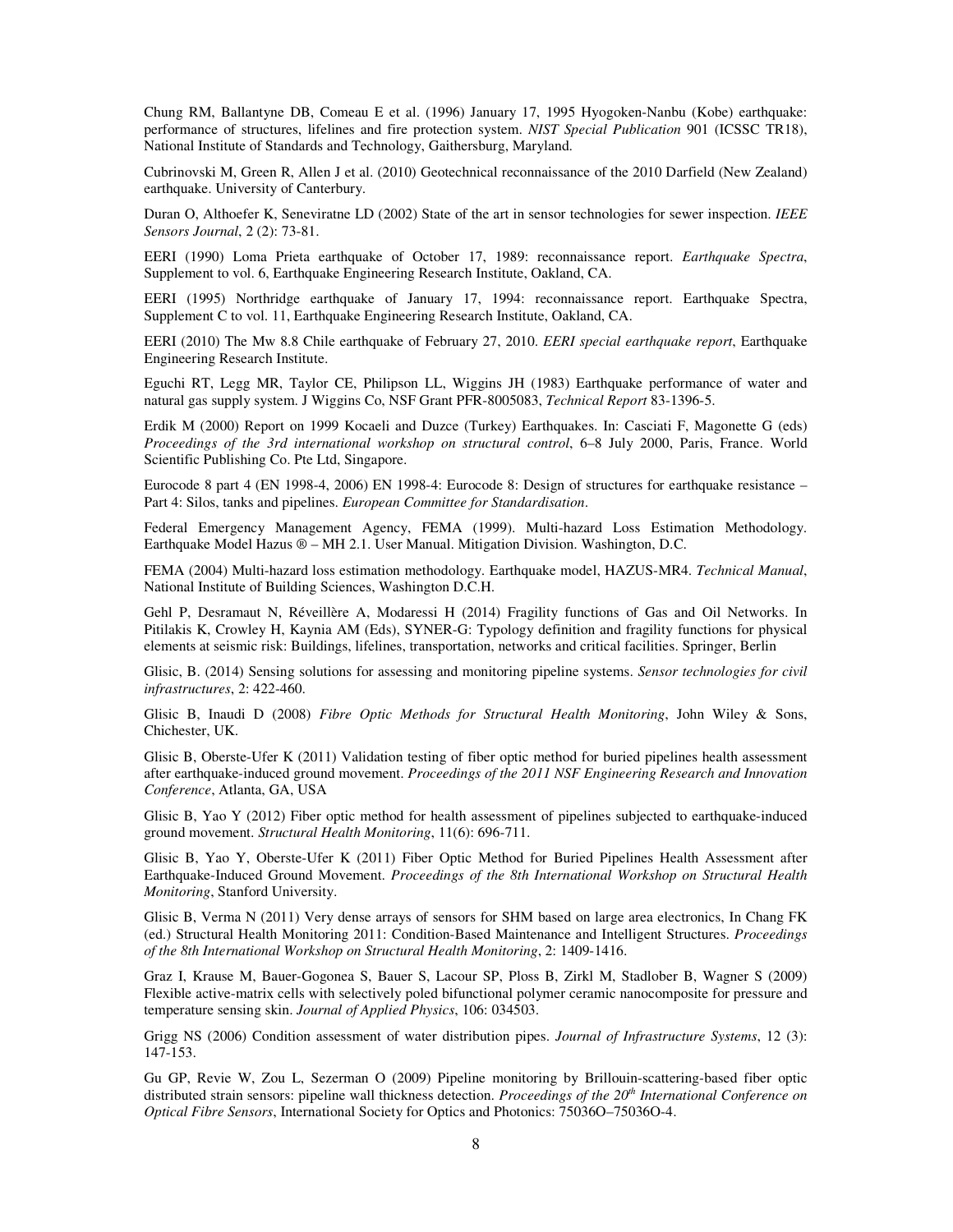Hall WJ (1987) Earthquake engineering research needs concerning gas and liquid fuel lifelines, FEMA 139, Earthquake hazard reduction Services 30: 35-49.

Inaudi D, (2000) Long-gage fiber-optic sensors for structural monitoring, *Photomechanics*, (77): 273-293. Springer-Verlag Berlin Heidelberg.

Inaudi D, Glisic B (2005) Field applications of fiber optic strain and temperature monitoring systems. *Optoelectronic sensor-based monitoring in geo-engineering; Proc. intern. workshop*, 23-24 November, Nanjing, China.

Inaudi D, Glisic B (2010). Long-range pipeline monitoring by distributed fiber optic sensing. *Journal of pressure vessel technology*, *132*(1): 011701.

Inaudi D, Glisic B, Figini A and Walder R (2007) Pipeline leakage detection and localization using distributed fiber optic sensing. *Proc. of Rio Pipeline Conference*, Rio de Janeiro, Brazil.

Inaudi D, Belli R, Walder R (2008) Detection and localization of micro-leakages using distributed fiber optic sensing. *Proceedings of 7th International Pipeline Conference*, Calgary, Canada, 599-605.

Kakderi K, Argyroudis S (2014). Fragility functions of water and waste-water systems. In Pitilakis K, Crowley H, Kaynia AM (Eds), SYNER-G: Typology definition and fragility functions for physical elements at seismic risk: Buildings, lifelines, transportation, networks and critical facilities. Springer, Berlin.

Kikuchi K, Naito T, Okoshi T (1988) Measurement of Raman scattering in single- mode optical fiber by optical time-domain reflectometry. *IEEE Journal of Quantum Electronics*, 24 (10): 1973-1975.

Kim J, O'Connor S, Nadukuru S, Pour-Ghaz M, Lynch JP, Michalowski RL, Green RA, Bradshaw A, Weiss WJ (2010) Response of a buried concrete pipeline to ground rupture: A full-scale experiment and simulation, *Proceedings of SPIE Conference: Smart Structures/NDE*, 7–11 March 2010, San Diego, CA.

Kishida K, Zhang H, Li CH, Guzik A, Suzuki H, Wu Z (2005) Diagnostic of corrosion based thinning in steam pipelines by means of Neubrescope high precision optical fiber sensing system. *Proceedings of the 5th International Workshop on Structural Health Monitoring*, Stanford: 1363-1370.

Kobayashi M, Minato H, Kondo M, Murashita K, Kurashima M (1999) NKK ultrasonic pipeline inspection pig. *NKK Technical Reviews*, 80: 46-50.

Kurashima T, Horiguchi T, Tateda M (1990) Distributed temperature sensing using stimulated Brillouin scattering in optical silica fibers. *Optics Letters*, 15 (18): 1038-1040.

Lanzano G, Salzano E, Santuccide Magistris F, Fabbrocino G (2013) Seismic vulnerability of natural gas pipelines. *Reliability Engineering and System Safety,* 117: 73-80.

Lanzano G, Salzano E, Santucci de Magistris F, Fabbrocino G (2014) Seismic vulnerability of gas and liquid buried pipelines. *Journal of Loss Prevention in the Process Industries,* 28: 72-78.

Lanzano G, Santucci de Magistris F, Fabbrocino G, Salzano E (2015) Seismic damage to pipelines in the framework of Na-Tech risk assessment. *Journal of Loss Prevention in the Process Industries*, 33: 159-172.

Lew HS, Cooper J, Hacopian S, Hays W, Mahokey M (1994) The January 17, 1994, Northridge earthquake (California). In: Ranfaste NJ (ed), NIST special publication 871. National Institute of Standards and Technology, Gaithersburg, Maryland.

Lim K, Wong L, Chiu WK, Kodikara J (2016) Distributed fiber optic sensors for monitoring pressure and stiffness changes in out-of-round pipes. *Structural Control and Health Monitoring*, 23(2): 303-314.

Liu H (2003), Pipeline Engineering, Lewis Publishers, Boca Raton, FL, USA.

Loh KJ, Kim J, Lynch JP, Kam NWS and Kotov NA (2007) Multifunctional layer by-layer carbon nanotube– polyelectrolyte thin films for strain and corrosion sensing. *Smart Materials and Structures*, 16: 429-438.

Loh KJ, Hou T-C, Lynch JP and Kotov NA (2009) Carbon nanotube sensing skins for spatial strain and impact damage identification. *Journal of Nondestructive Evaluation*, 28: 9-25.

Lynch JP (2002) Decentralization of Wireless Monitoring and Control Technologies for Smart Civil Structures, *Ph.D. Thesis,* John A. Blume Earthquake Engineering Center, Technical Report #140, Department of Civil and Environmental Engineering, Stanford University, Palo Alto, CA, USA.

Lynch JP, Wang Y, Loh K, Yi JH, Yun CB (2006) Performance monitoring of the Geumdang Bridge using a dense network of high-resolution wireless sensors. *Smart Materials and Structures*, 15 (6): 1561-1575.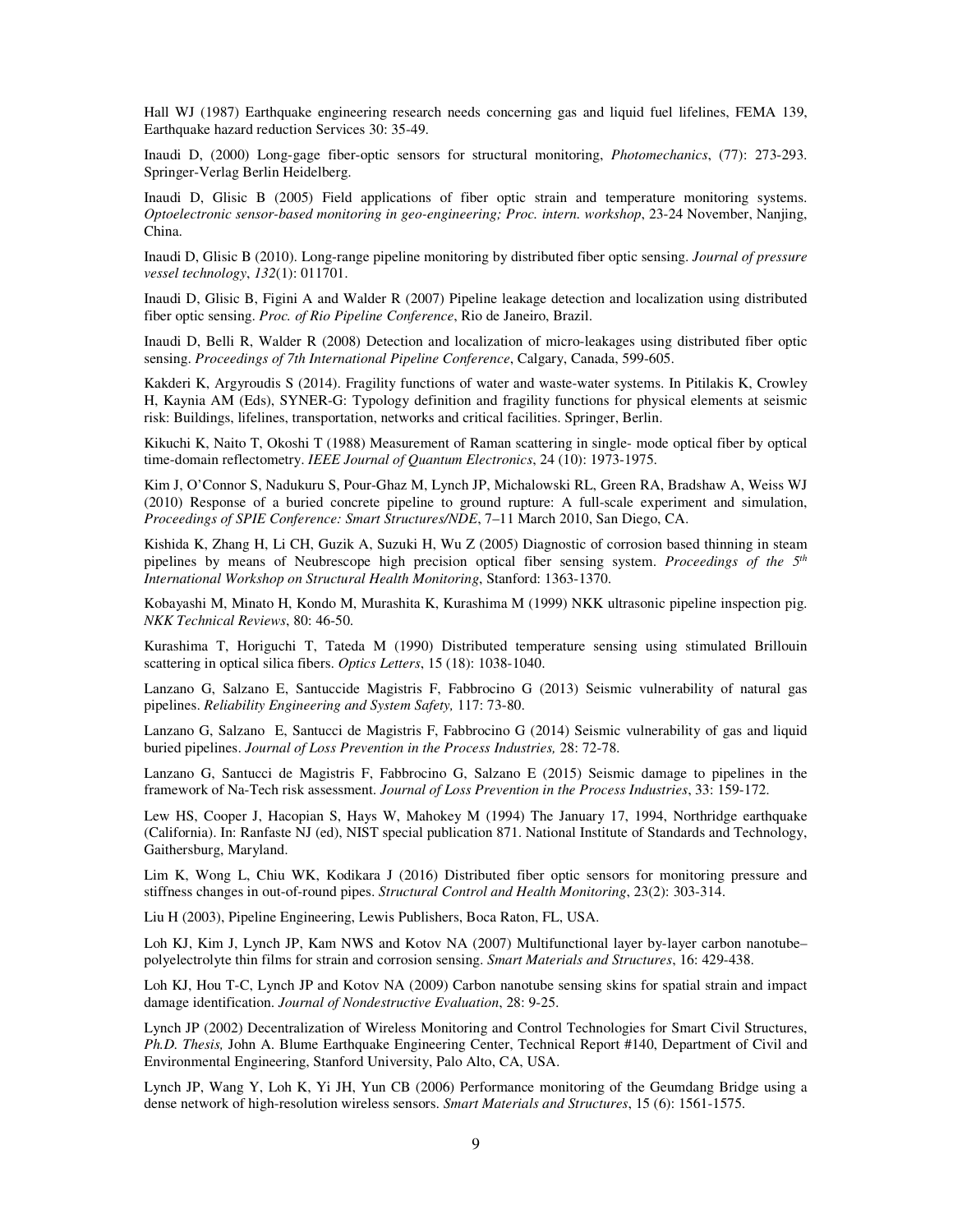Lynch JP, Hou T-C (2005) Conductivity-based strain and damage monitoring of cementitious structural components. *Proceedings of SPIE*, 5765: 419-429.

Misiunas D, Vítkovský J, Olsson G, Simpson A, Lambert M (2005) Pipeline Break Detection Using Pressure Transient Monitoring. *Journal of Water Resources Planning and Management*, 131(4): 316-325.

Najafi M (2004) Trenchless Technology: Pipeline and Utility Design, Construction, and Renewal, McGraw-Hill, New York City, USA.

Nikles M (2009) Long-distance fiber optic sensing solutions for pipeline leakage intrusion and ground movement detection. *Proceedings of the 6th Fiber Optic Sensors and Applications*, (7316): 2-13.

Nikles M, Vogel BH, Briffod F, Grosswig S, Sauser F, Luebbecke S, Bals A, Pfeiffer T (2004) Leakage detection using fiber optics distributed temperature monitoring. *Proceedings of the 11th SPIE Annual International Symposium on Smart Structures and Materials*, San Diego, CA, USA, 5384: 18-25.

NRC (1994) Practical lessons learned from Loma Prieta earthquake. *National Research Council*, National Academy Press, Washington, DC.

Nwalozie GC, Azubogu ACO (2014), Design and Implementation of Pipeline Monitoring System Using Acceleration-Based Wireless Sensor Network. *The International Journal Of Engineering And Science*, 3 (9): 49- 58.

O'Rourke MJ, Deyoe E (2004) Seismic damage to segmented buried pipe. *Earthquake Spectra* 20 (4):1167-1183

O'Rourke MJ, Ballantyne D (1992) Observations on water system pipelines performance in the Limon area of Costa Rica due to the April 22, 1991 earthquake. *Technical report*, NCEER-92-0017, Multidisciplinary Center for Earthquake Engineering, Buffalo, New York.

O'Rourke MJ, Liu X (1999) Response of buried pipelines subject to earthquake effects. *MCEER Monograph No. 3*, Multidisciplinary Center for Earthquake Engineering Research, University of Buffalo, Buffalo, New York.

O'Rourke TD, Erdogan FH, Savage WL, Lund LV, Tang A, Basoz N, Edwards C, Tezel G, Wong F (2000) Water, gas, electric power and telecommunications performance, Kocaeli, Turkey, Earthquake of August 17, 1999: reconnaissance report, *Earthquake Spectra*, Supplement A to vol. 16.

Posey R, Johnson GA, Vohra ST (2000) Strain sensing based on coherent Rayleigh scattering in an optical fibre, *Electronics Letters*, 36 (20): 1688-1689.

Pyo S, Loh KJ, Hou T-C, Jarva E and Lynch JP (2011) A wireless impedance analyzer for automated tomographic mapping of a nanoengineered sensing skin. *Smart Structures and Systems*, 8 (1): 139-155.

Ravet F, Zou L, Bao X, Chen L, Huang RF, Khoo HA (2006) Detection of buckling in steel pipeline and column by the distributed Brillouin sensor. *Optical Fiber Technology*, 12(4):305-311.

Ravet F, Briffod F, Nikles M (2008) Extended distance fiber optic monitoring for pipeline Leak and ground movement detection. *Proceedings of the 7th International Pipeline Conference*, Calgary, Canada (1): 689–697.

Ravet F, Zou L, Bao X, Chen L, Huang RF, Khoo HA (2006) Detection of buckling in steel pipeline and column by the distributed Brillouin sensor. *Optical Fiber Technology*, 12(4):305-311.

Rose JL (1999) Ultrasonic Waves in Solid Media, Cambridge University Press, New York, NY, USA.

Scawthorn C, Miyajima M, Ono Y, Kiyono J, Hamada M (2006). Lifeline aspects of the 2004 Niigata Ken Chuetsu, Japan, earthquake. *Earthquake Spectra*, Supplement 1 to Vol. 22, S89–S110.

Schiff AJ (ed) (1995) Northridge earthquake lifeline performance and post-earthquake response. *Monograph No.8*. TCLEE/ASCE, New York.

Sinha SK, Fieguth PW (2006) Segmentation of buried concrete pipe images. *Automation in Construction*, 15 (1): 47-57.

Shinozuka M (ed) (1995) The Hanshin-Awaji earthquake of January 17, 1995, performance of lifelines. *Technical report* NCEER-95-0015, National Center for Earthquake Engineering Research, Buffalo, NY.

Shrestha B K (2001) Disaster reduction and response preparedness in Japan: A Hyogo approach. *Proceedings of the 2nd conference on disaster communications* (CDC 2001), 28–30 May 2001, Tampere, Finland.

Someya T, Sekitani T, Iba S, Kato Y, Kawaguchi H, Sakurai T (2004) A large area flexible pressure sensor matrix with organic field-effect transistors for artificial skin applications, *Proceedings of the National Academy of Science*, 101 (27): 9966-9970.